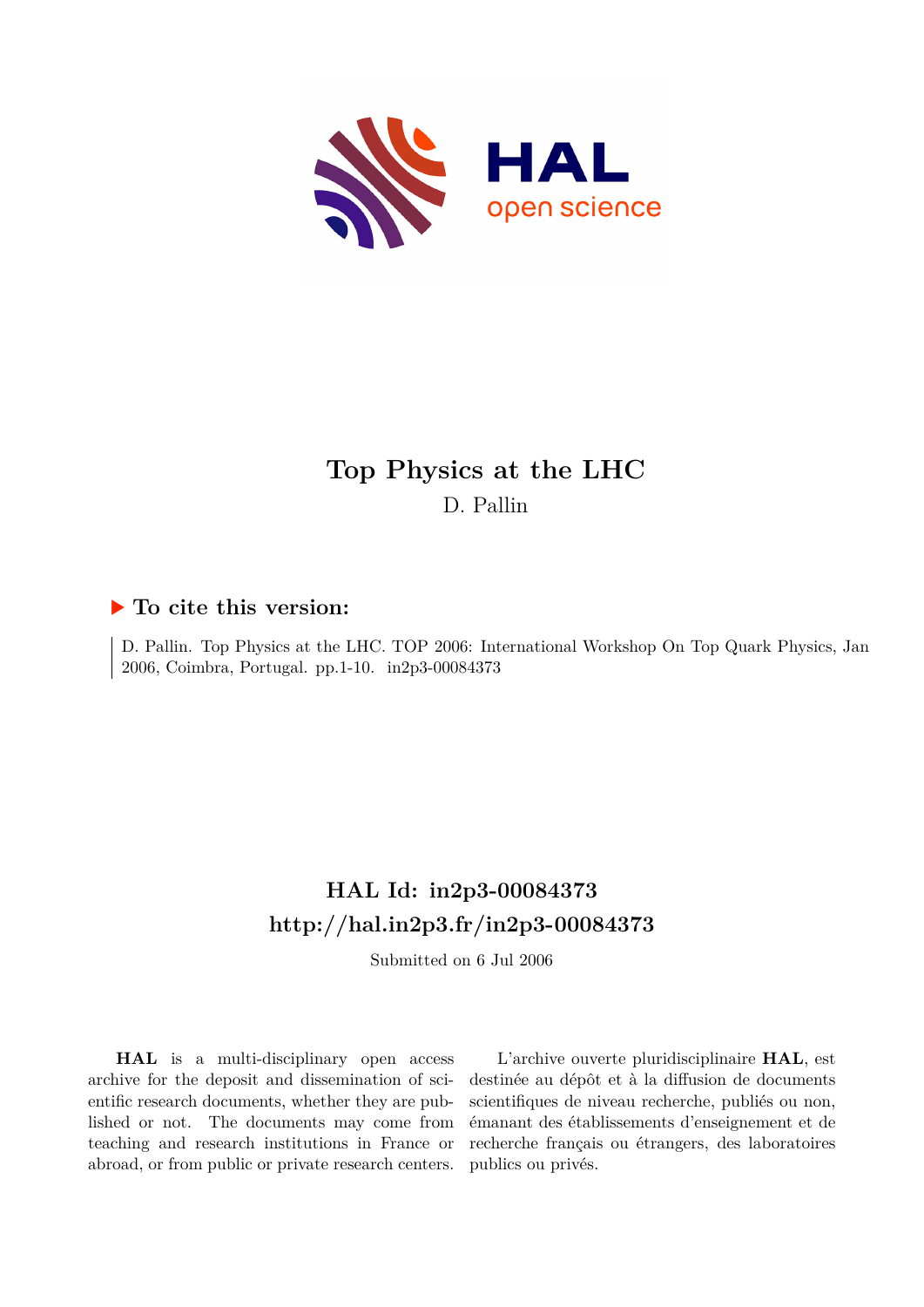

# **Top Physics at the LHC**

### **Dominique Pallin\***

*Laboratoire de Physique Corpusculaire Université Blaise Pascal IN2P3/CNRS 24, Av. des Landais, Aubière, France E-mail:* pallin@clermont.in2p3.fr

> In less than two years from now, the Large Hadron Collider (LHC) will provide first proton-proton collisions at  $\sqrt{s}$  = 14 TeV. The LHC will be a "Top factory" since about 8 millions of top-antitop events will be produced in one year at low luminosity. After the Top quark discovery and first measurements at Tevatron, the LHC will open a new opportunity for precision measurements of the Top quark properties. Prior to data taking, ATLAS and CMS detectors have to be commissioned and precisely calibrated. Further improvements will be achieved with first collisions. Due to the large amount of produced events and clean signal, early Top signals will play an important role in commissioning the detectors. Moreover some of the early LHC physics results could come from Top physics, leading to a major improvement of Top quark understanding and eventually opening a window for physics beyond the standard model.

*International Workshop on Top Quark Physics University of Coimbra, Portugal 12-15 January, 2006*

 $\overline{a}$ 

Copyright owned by the author(s) under the terms of the Creative Commons Attribution-NonCommercial-ShareAlike Licence. http://pos.sissa.it

<sup>\*</sup> Speaker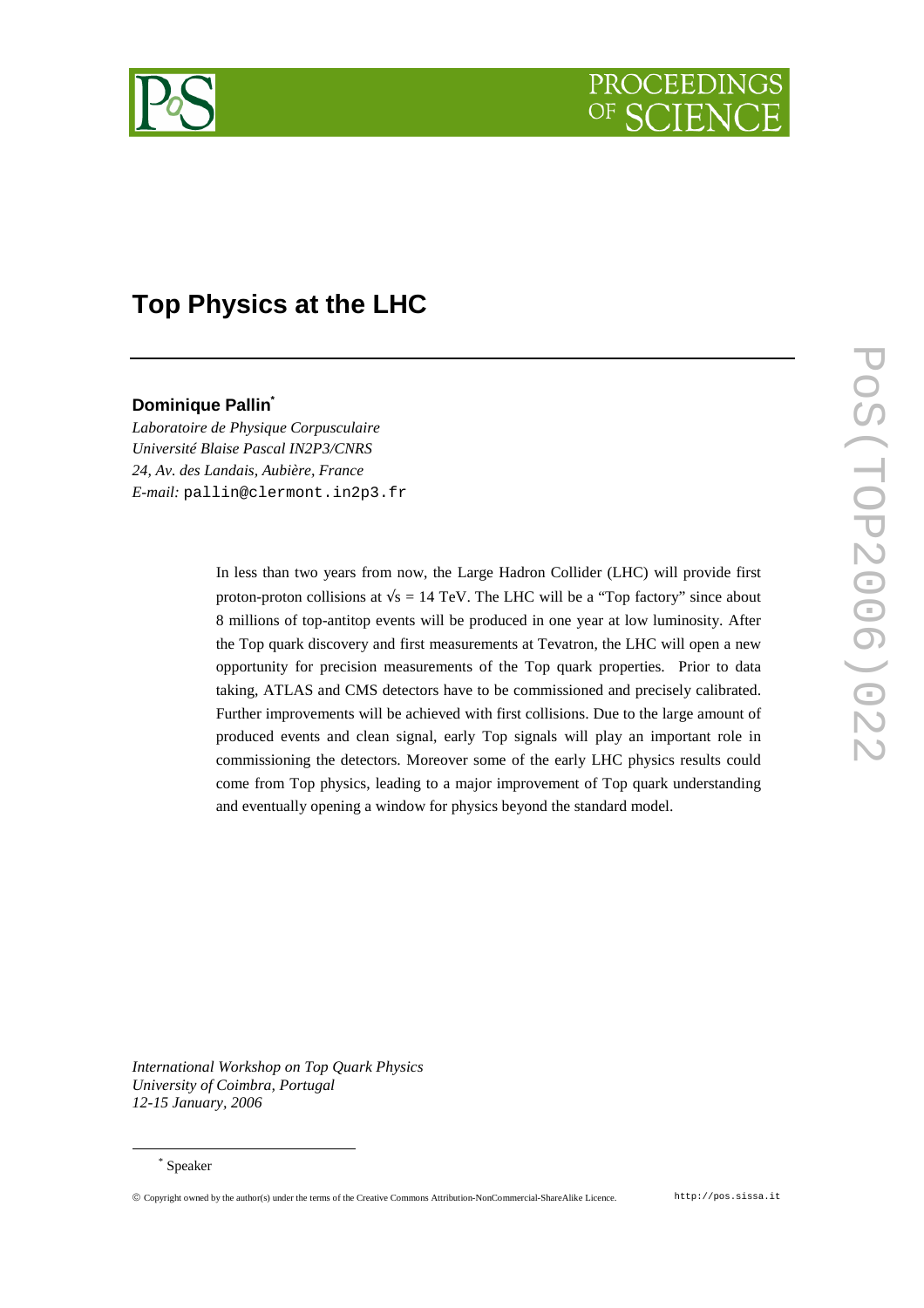#### **1. LHC: A new Factory for Top quarks**

Since its discovery in 1995 at Tevatron, the Top quark is studied with an increasing level of precision according to the amount of data collected by CDF and DO experiments. However most of the measurements are still statistically limited and larger Top samples are needed to reveal the true nature of the Top quark and to open a window on new physics.

Data taking at Tevatron will continue up to the end of the decade allowing CDF and D0 experiments to perform precision measurements on the Top. In the meantime, a new collider, the Large Hadron Collider will enter into operation with a great potential for precision measurements of Top quark properties. This report gives an overview of the status and plans for the machine and detectors, gives some examples of Top studies during the detectors commissioning and summarizes the LHC potential for Top quark physics from early data to precision measurements with  $10\text{fb}^{-1}$  of collected data.

#### **1.1 The Large Hadron Collider, the ATLAS and CMS experiments**

The Large Hadron Collider, LHC, is in construction in the 27km LEP ring at CERN. 1232 superconducting dipole magnets with 8.33T magnetic field will provide proton-proton collisions at a center-of-mass energy of 14 TeV, seven times larger than the current highest energy achieved at the Tevatron. At the design luminosity of  $10^{34}$ cm<sup>-2</sup>s<sup>-1</sup>, 2808 bunches per beam with a nominal intensity of 1.1  $10^{11}$  protons/bunch and a bunch spacing of 25 ns will circulate in the rings.

The machine construction is performing well and should be completed soon. The LHC schedule is monthly updated and can be tracked through the LHC dashboard page available from the CERN homepage [1] which indicates that the LHC will be completed by the end of 2006, with the machine commissioning starting in April 2007. The start-up of the machine is planned in four stages, with a continuous ramping to the design machine parameters. The current schedule is summarized here:

- First collisions are expected in summer 2007, the luminosity during the pilot run in fall 2007 being of the order of 1 hundredth of the design luminosity.
- In 2008, a physics run of several months at  $10^{33}$  cm<sup>-2</sup>s<sup>-1</sup>.
- Then a ramping up to the design luminosity which could be reached by the end of 2010.

Even if it is expected to collect 10 fb<sup>-1</sup> per year during the low luminosity phase  $(10^{33} \text{ cm}^{-1})$  $2s^{-1}$ ) and up to 100 fb<sup>-1</sup> per year at design luminosity, large uncertainties exist on this schedule since it is difficult to predict how fast will be the ramping up toward the nominal luminosity. It is assumed [4] that the integrated luminosity collected by ATLAS and CMS would be in the range  $0.1 - 10$  fb<sup>-1</sup> by the end of 2008.

Four interaction regions have been constructed. Two of them are hosting general purpose experiments ATLAS [2] and CMS [3], designed for studying with high precision pp collision at high luminosity. The two detectors are currently under installation.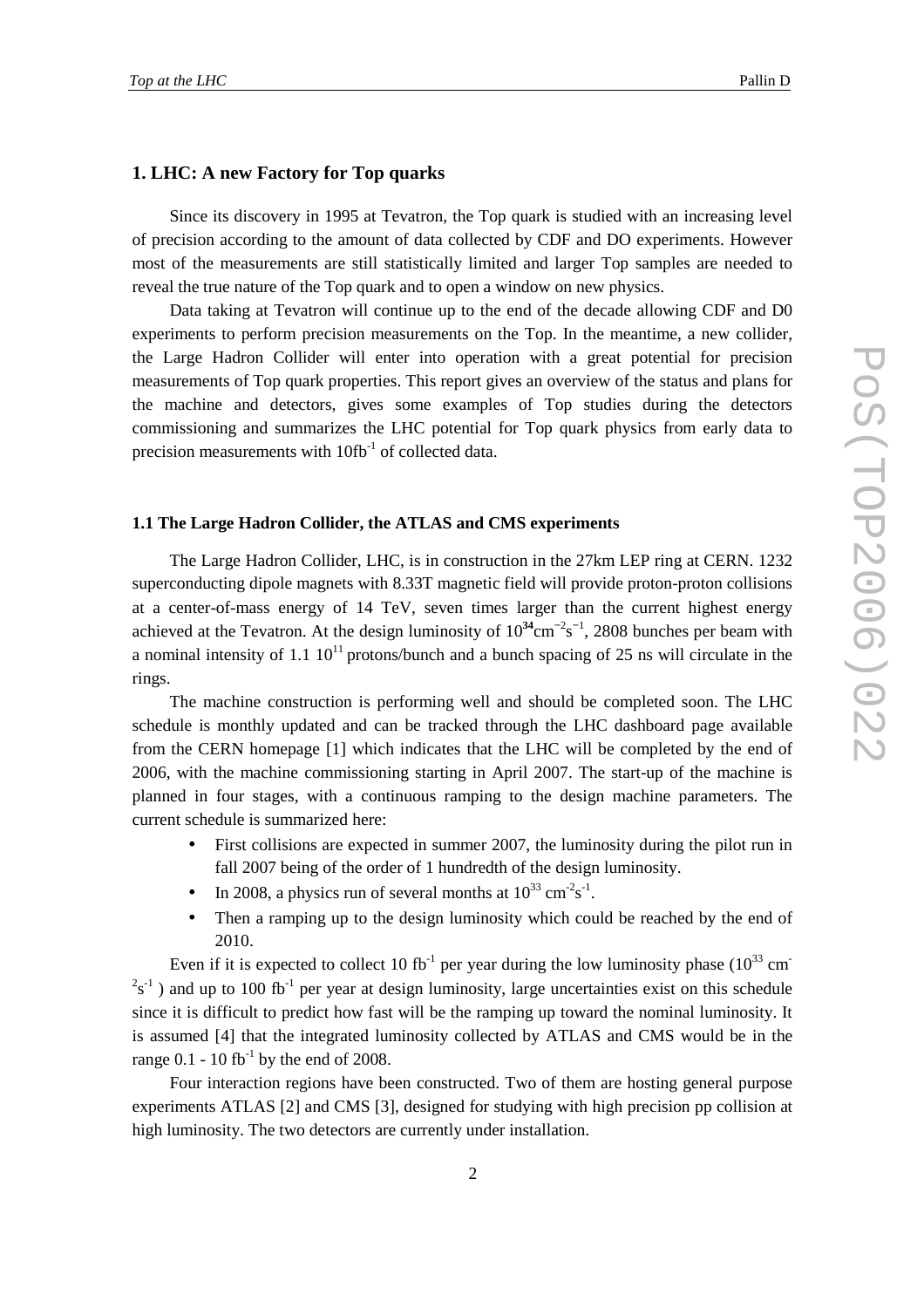



Figure 1: View through the ATLAS Barrel Toroid, just before the barrel calorimeter is moved in. [5]

Figure 2: View through CMS during the cool down of the solenoid. [6]

The progress in the installation of the ATLAS detector is clearly visible on Figure 1. The eight barrel toroid coils of the muon system are now installed and fill up the experimental cavern. The barrel part of the calorimeters with the cryostat holding the electromagnetic calorimeter and the superconducting solenoid have been put in final position inside the toroids. The hadronic tile calorimeter has already registered first cosmic rays in June 2005. Currently, the first end-cap part of the calorimeters is completed in the pit.

CMS assembly takes place on the surface (Figure 2). The magnetic return yoke is instrumented with muons chambers and the large solenoid insertion is completed. The first cooldown of the solenoid started and will be followed by the magnet test challenge in spring 2006. Then the five barrel rings and the two endcaps will be lowered in huge segments into the underground experimental cavern to form the CMS detector.

|                        | <b>Expected performance</b>           | Data samples (examples) to                                  |
|------------------------|---------------------------------------|-------------------------------------------------------------|
|                        | on "day 1"                            | improve the performance                                     |
| <b>ECAL</b> uniformity | $\sim$ 1% ( $\sim$ 4%) in ATLAS (CMS) | Minimum bias, $Z \rightarrow ee$                            |
| Electron energy scale  | $1 - 2\%$                             | $Z \rightarrow ee$                                          |
| <b>HCAL</b> uniformity | $2 - 3\%$                             | Single pions, QCD jets                                      |
| Jet energy scale       | $\leq 10\%$                           | $Z(\rightarrow ll)$ + jet, W $\rightarrow$ jj in the events |
| Tracker alignment      | $20-200 \mu m$ in R $\phi$            | Generic tracks, isolated $\mu$ , $Z \rightarrow \mu\mu$     |

Table 1 : Examples of expected detector performance for ATLAS and CMS at the time of the LHC start-up, and physics samples which will be used to improve this performance (from [4])

Overall installations will be finished by June 2007. Nevertheless both detectors will not be complete. The electronic calorimeter of CMS End-caps and the CMS pixel detector will be installed during the first shutdown after the pilot run in 2007. ATLAS will start with a Transition Radiation Tracker coverage reduced to  $|n| < 2$  instead of  $|n| < 2.4$ . Both experiments will have a reduced trigger bandwidth due to deferrals on HLT processors.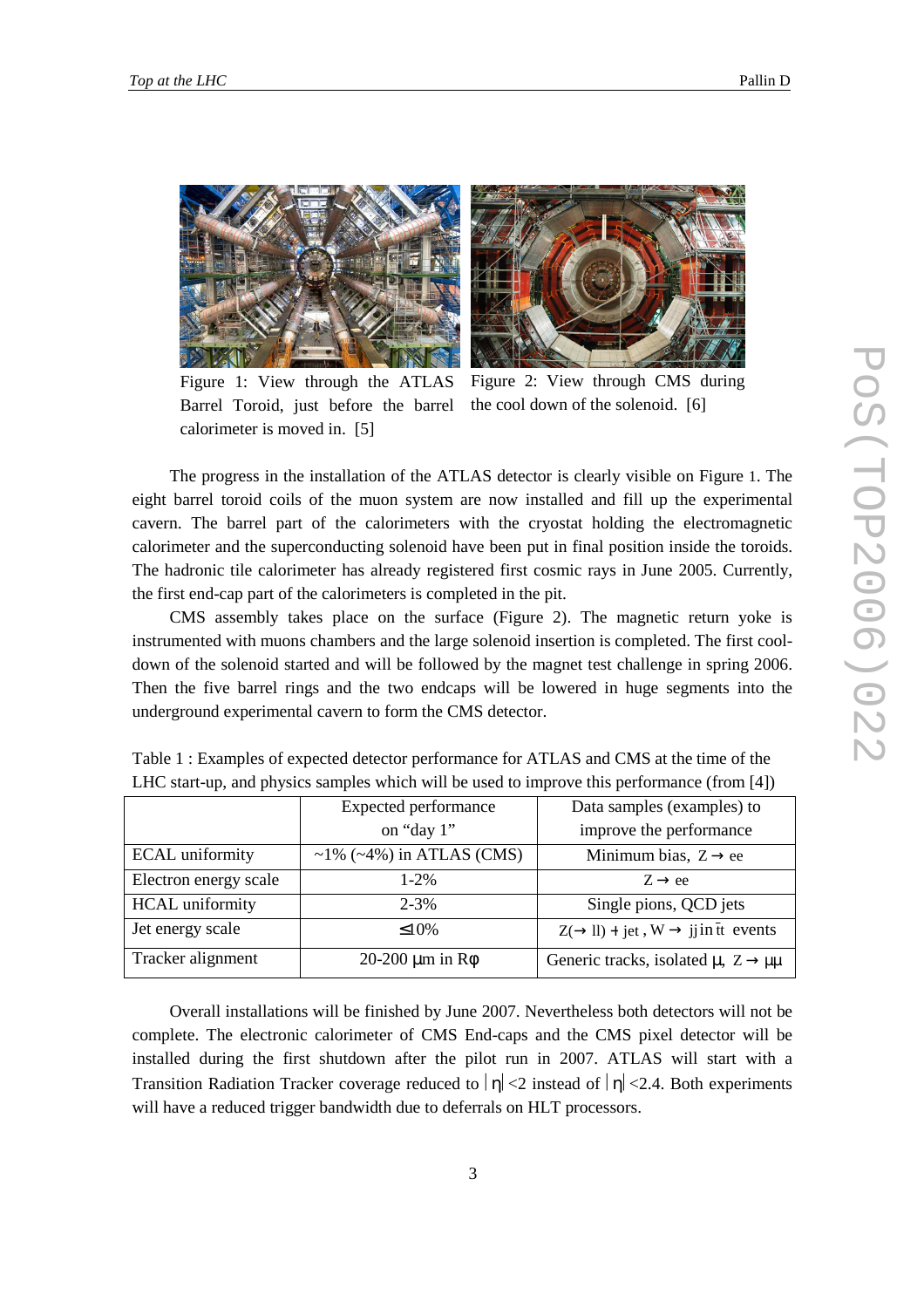In addition to test beam measurements and simulation studies, cosmic muons and then beam-halo muons or beam-gas events produced when one beam is circulating in the machine will be the basic ingredients to understand the detector performance, initial alignment and to improve calibration before commissioning with first real collisions [7]. Table 1 gives some indications on the expected initial detector performance at the time of first collisions in LHC [4]. Various physics samples will then be used to improve the performance with first set of collected pp collisions. For example,  $Z(\rightarrow ll)$  + jet and W  $\rightarrow$  ji in tt events will be used to reach quickly a few per-cent uncertainty on the absolute jet scale.

#### **2. Top physics**

#### **2.1 Top Production and decay at LHC**

With the increase of the center-of-masse energy to 14 TeV, cross-sections are higher at LHC than at Tevatron as illustrated in Table 2. For example the rate of the dominant process for Top production is about 100 times larger than at  $\sqrt{s} = 1.96$  TeV, leading to a factor thousand in Top event production at LHC for one year data taking at  $10^{33}$ cm<sup>-2</sup>s<sup>-1</sup> with respect to Tevatron. Within one year, LHC experiments will record a larger amount of Top events than ever accumulated at previous colliders. This makes the LHC a Top factory thus opening a great opportunity to perform precision measurements in the Top quark sector.



Table 2 : pp and  $p\bar{p}$  production cross sections for various processes as function of the centre-ofmass energy.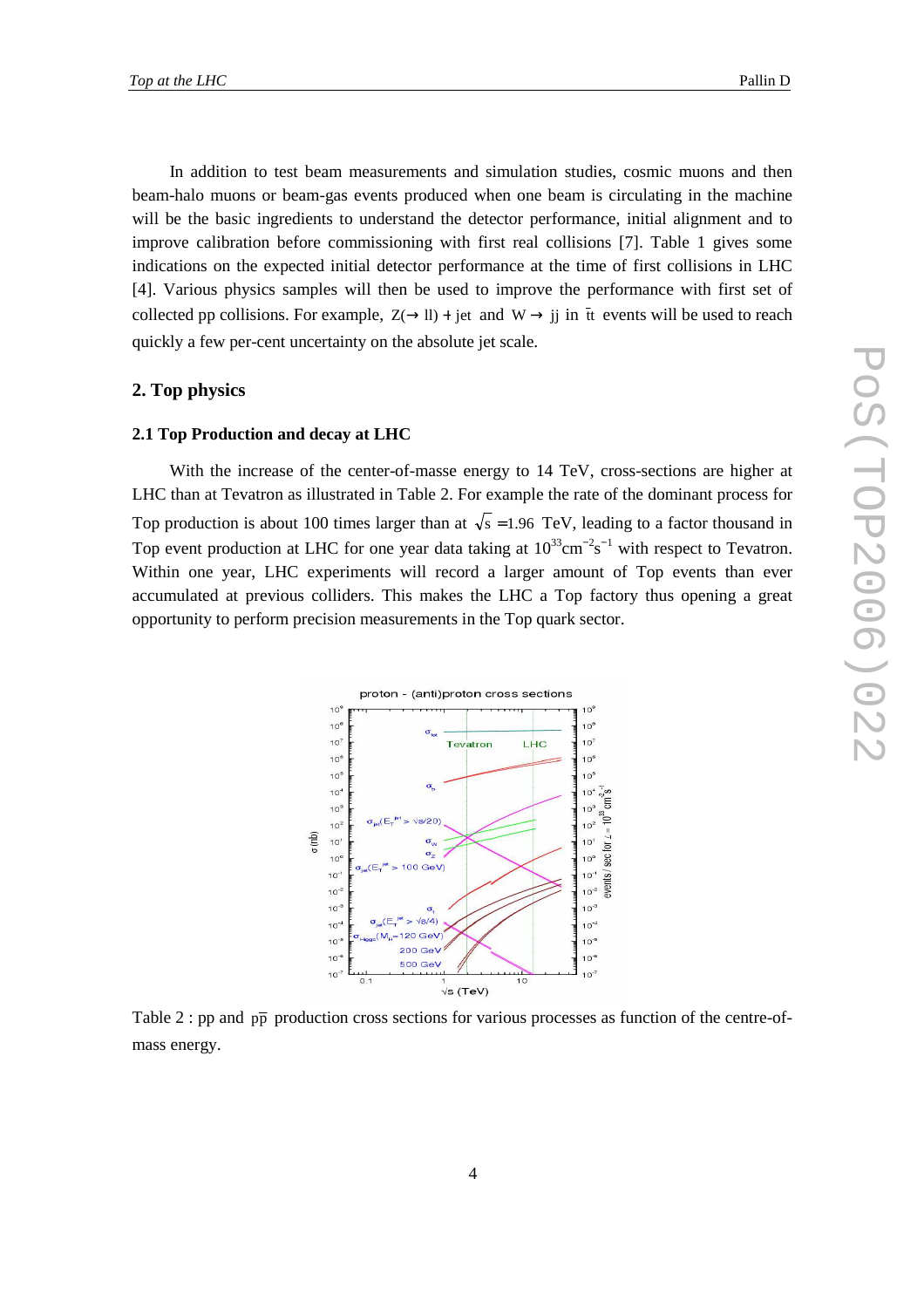Top quarks are mainly produced as unpolarised  $\overline{t}$  t pairs via pair production mechanisms. At LHC energies the hard process  $gg \to t\bar{t}$  contributes to 90% of the total  $\bar{t}$  cross section (the quark annihilation process accounts for the remaining 10%) according to the large gluon component in the proton parton distributions. The most recent cross-section prediction at nextto-next-to-leading order (NNLO) including soft-gluon corrections is  $\sigma(\bar{t}) = 873pb$  for  $m<sub>t</sub>$  = 175GeV [8]. Thus, more than 8 millions of  $\bar{t}$  events are expected to be produced per year at low luminosity  $(10\text{fb}^{-1})$ . In the SM the Top quark decays before hadronisation and almost exclusively into a W boson and a b quark  $t \rightarrow Wb$ . The signature of the Top-pair final states – 'di-leptons', 'lepton+jets' and 'full hadronic' - is given by the decay mode of the two W bosons, either leptonic,  $W \rightarrow IV$  or hadronic  $W \rightarrow q\bar{q}$ .

The electroweak single-Top production, although non-dominant is far from being negligible with a total cross section of about one third of the pair production and constitute an excellent source of naturally polarised Top quarks. Three different mechanisms contribute to the single-Top production: the W-gluon fusion process including the t channel contribution  $(\sigma(Wg) = 240pb[9][10])$ , the associated production of a Top quark and a W  $(\sigma(Wt) = 60pb[9][11])$  and the s channel process  $(\sigma(W*) = 10pb[9][10])$ . In proton-proton collisions, these single Top cross-sections are not charge symmetric due to the initial parton distribution which can be exploited in the LHC analyses.

#### **2.1 Motivations for Top physics**

The motivations for Top physics at LHC and at Tevatron are the same. What is the true nature of the Top quark? Does it behave as expected from the Standard model? Is there some particular features in the Top quark production or/and decay indicating new physics beyond the Standard model?

 ATLAS and CMS will take benefit from higher performance detectors and much larger Top sample leading to measurements whose precision will be rapidly limited by systematic uncertainties. The advantage of CDF and D0 after years of data taking is the deeper understanding of the detector allowing to reduce significantly the systematics in the measurements. These experiments examined several properties of the Top quark and demonstrated that hadrons colliders are able to perform precision measurements with large Top samples.

A detailed review on Top quark physics potential at the LHC can be found in Ref. [12]. One of the first important measurements is an accurate determination of the Top mass, through the partial or complete reconstruction of the decay final state. The measurement of the  $\bar{t}$  terosssection could provide also another, independent, determination of the Top mass. The Top mass is a fundamental parameter of the standard model. Together with a small set of other parameters, the Top mass is used as an input parameter for the theoretical predictions of the electroweak precision observables. Even if the Top quark mass is known with a better precision than the other quark masses, the current precision achieved on the Top mass measurement is the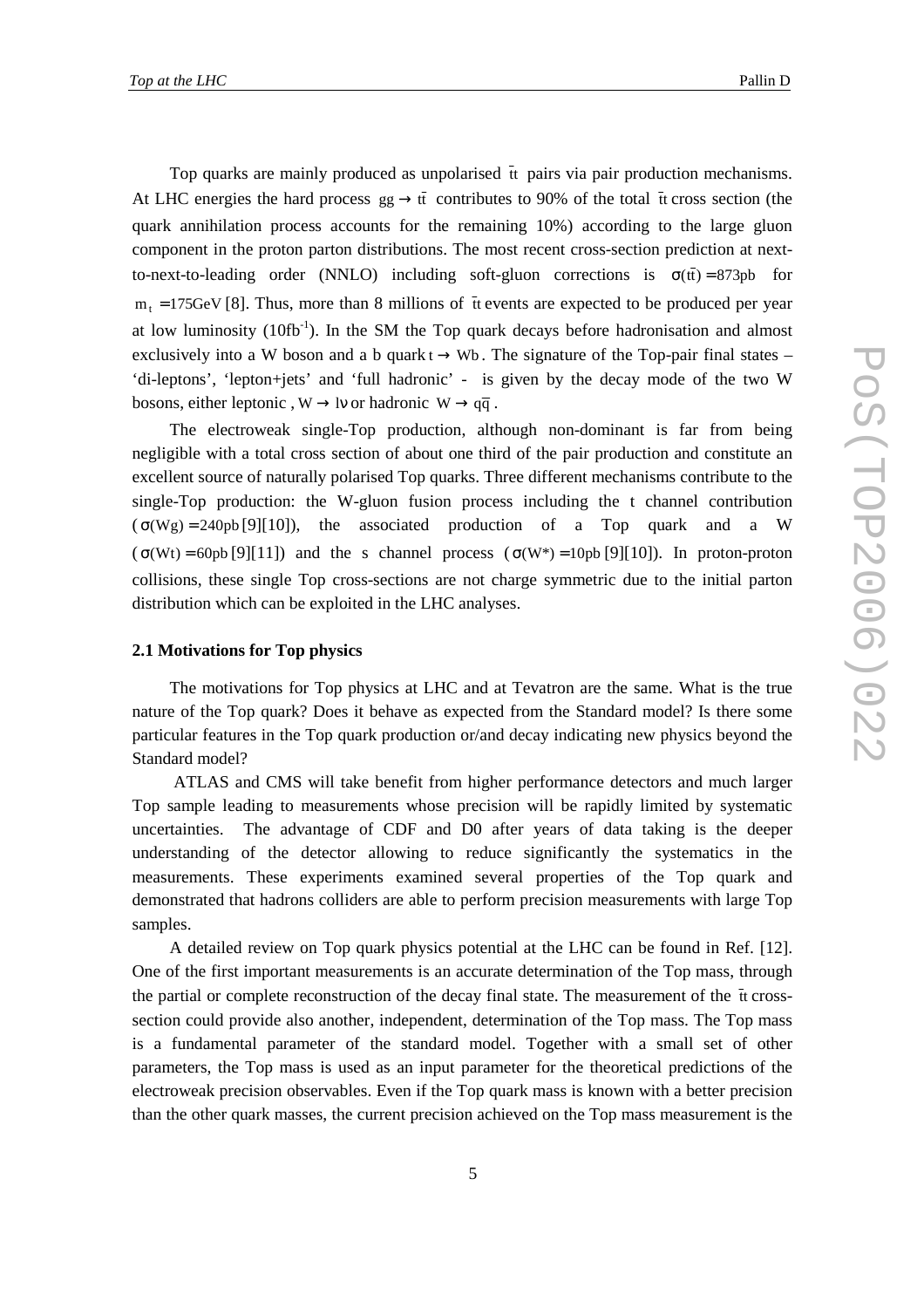dominant effect on the theoretical uncertainties of the electroweak precision observables. A better experimental precision, of the order of 1 GeV would be very important to scrutinize the Standard model, to derive indirect constraint on the unknown model parameters and to constraint other models like the MSSM model [13]. As an illustration Figure 3 shows the current experimental measurement on the W and Top masses compared with theoretical predictions for the SM and MSSM.



Figure 3 : The current experimental measurement on the W and Top masses and the expectations in future colliders, compared with theoretical predictions for the SM (red and blue bands) and MSSM (green and blue bands) [13]

Since its mass is much larger than the other quarks, the Top quark plays a privileged role in the electroweak symmetry breaking (EWSB). Any new physics in connection with EWSB would be preferentially coupled to the Top, leading to deviations from the SM in the  $\bar{t}$  the the roduction rate and distortions in the Top quark kinematics distributions. For example, new resonances or gauge bosons strongly coupled to the Top are expected in a large variety of models, in particular in strong EWSB [14]. These new particles could be revealed in the tt invariant mass distribution.

The determination of the properties of the electroweak production of the Top will be only possible at LHC, with a separate measurement of the three processes contributing to the single Top production. This will allow a precise direct measurement of CKM matrix element  $V_{th}$  and will probe new physics inducing non Standard model weak interactions [15].

Furthermore, the Top signal being one of the most important sources of background to other new physics signal, a detailed understanding of the Top production rates and decay properties will be a necessary path to new discoveries. Since the Top quark decays without forming hadrons, Top quark spin properties are accessible allowing stringent tests on the production and decay mechanisms. This is accessible via the measurements of the W and Top polarisations and the determination of the size of the Top-antiTop correlation in the case of Top pair production [16]. Here again, any departure from the Standard model would indicate new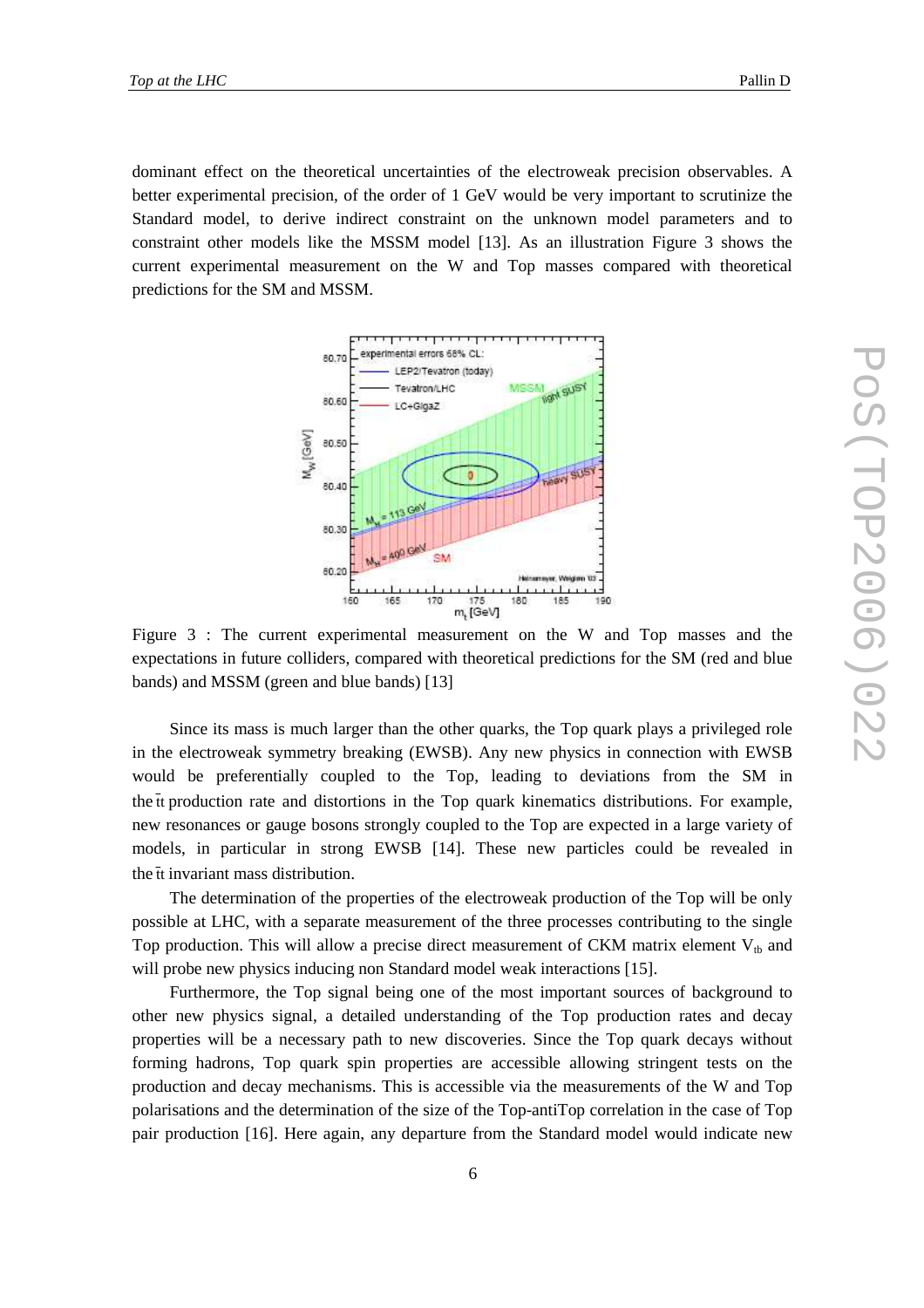physics at the Top production or/and decay level. Moreover, possibly large flavour changing neutral currents (FCNC) decays of the Top quark such as  $t \to Zq$ ;  $t \to \gamma q$  and  $t \to gq$  could be investigated to search for new physics.

#### **2.2 Early Top studies**

 The first data will be used for commissioning and calibrate the detector in situ with physics processes (see Table 1). The Top production is an ideal laboratory for initial studies. In addition to an abundant production rate, the 'lepton+jets' channel is easy to trigger, and high purity samples of Top events can be extracted with simple selection criteria. This channel is of particular interest since it contains two b-jets, two light jets, one lepton and one neutrino (Figure 4). It deals with many detector characteristics and performances related to lepton momentum and identification, jet reconstruction and calibration, missing energy and b-tagging. So, Top events will be very useful to give feedback on detector performances and as a calibration tool. In addition, precision measurement in the Top sector will be mainly driven by the performances achieved on the jet energy scale and b-tagging. It is of great importance to understand these key points using all relevant physics processes including Top events before performing initial measurements as the Top mass determination.



Figure 4 : schematic diagram for the Top decay in the 'lepton+jets' channel

The golden plated channel  $\bar{t}$  → WbWb → lvbbjj (Figure 4) contribute to about 30% ot the Top decay channel when considering only muons and electrons in the final state. Even at very low luminosity (10<sup>32</sup>cm<sup>-2</sup>s<sup>-1</sup>), more than 50 'lepton+jets' events per day after trigger and selection could be obtained to perform studies. The observation of the Top signal should be very fast. The trigger for this channel is based on the search of an isolated lepton. As an example, the main associated high level trigger menus in ATLAS request a muon with  $P_T>20$  GeV or an electron with P<sub>T</sub>>25 GeV [17]. A typical selection requires an isolated lepton, a missing energy above 20GeV, and four jets with a  $P_T$  greater than 40 GeV. The physical background is reduced to a negligible level by asking for the presence of one or two b-jets among the four jets. The W and Top reconstruction on the hadronic side is very simple, through the combination of two light jets (W) or two light jets + one b-tagged jet (Top). The main contributing background comes from wrong combinations of jets in the Top signal.

Even in a pessimistic case where no b-tag could be applied, it has been shown [18] that a clean sample of several thousand events will be available in few weeks during the first data taking (Figure 5).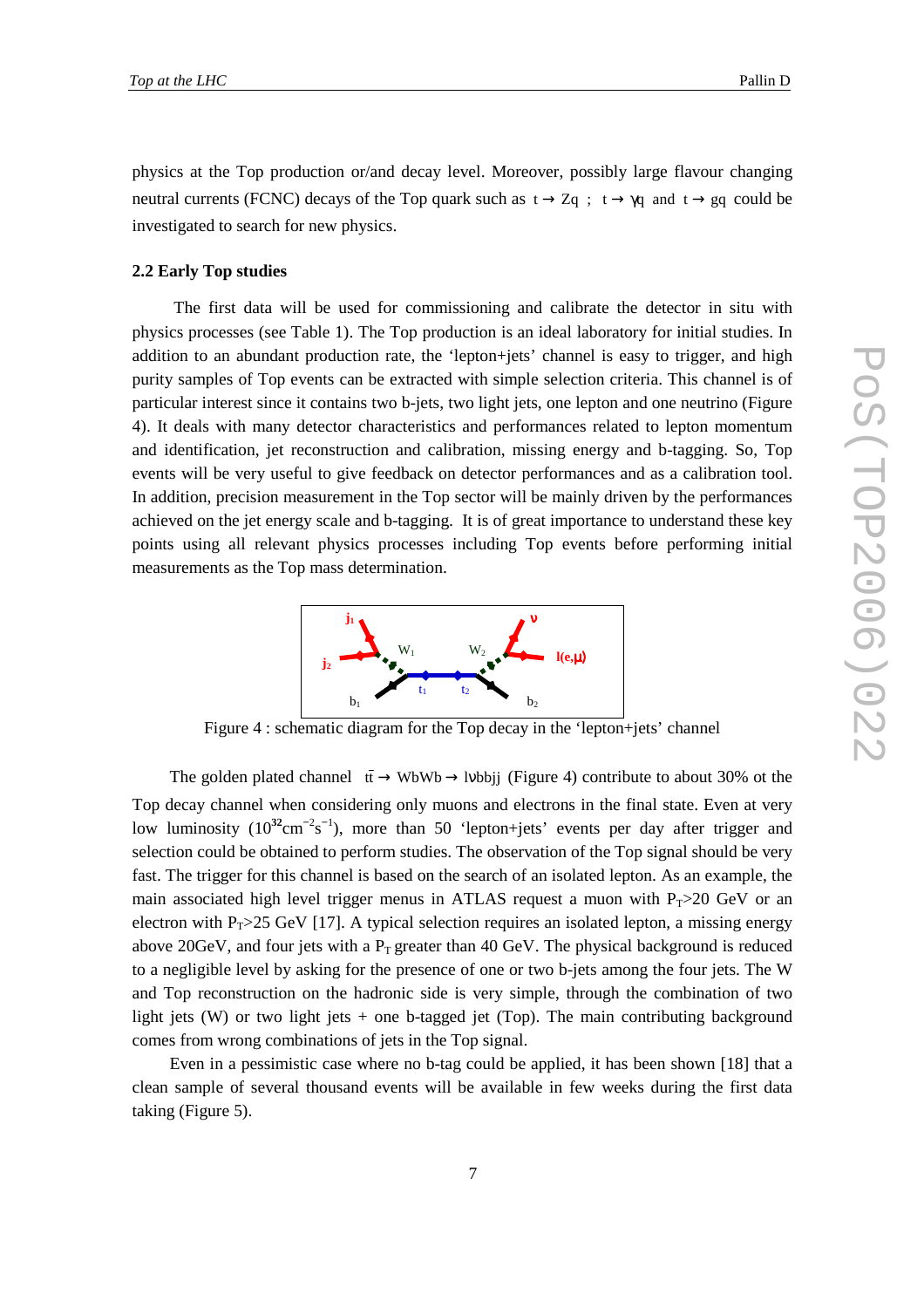

Figure 5 M(jjb) invariant mass distribution (hadronic side) after  $300pb^{-1}$  of collected data and with a selection of 'lepton+jets' events without applying b-tagging.

The Top signal can be exploited to get the light jet energy scale. A high purity sample (up to 80% purity) of  $W \rightarrow i$  decays originating from the hadronic decay of the Top can be extracted [19]. The initial performance on the jet energy scale is expected to be of the order of 10% (see Table 1). A light-jet systematic bias in the light jet absolute scale induces a shift on the observed W mass peak. This allows a determination of the correction factors  $\frac{\text{aion}}{E} = f(E)$ E  $\alpha(E) = \frac{E_{\text{parton}}}{E_{\text{parton}}} = f(E)$  needed to properly recalibrate the light-jet scale. To first approximation, the bias on the energy response from the calorimeters will depend on the jet energy and on the direction (η essentially). Only the energy dependence has been studied so far. The overall W sample is splitted in different W samples according to the jet energy of the associated jets. The absolute jet scale in function of the energy is then determined by extracting the peak value of the reconstructed W mass. This procedure does not require any hypothesis on the scale function and can be used as a general calibration function valid even outside Top physics analyses involving light jets. The precision obtained with a sample corresponding to 300 pb<sup>-1</sup> is about 2-3 % with a potential precision of the order of the per cent with more data.

A powerful b-tagging needs a precise alignment of the tracking elements. The statistical precision will be reached after few days of operation, but it will take a long time to understand all systematics (about one year to reach the nominal precision on the alignment). Since a Top signal can be extracted without b-tagging, it is possible to perform studies on the b-tagging properties. A tight selection in the W and Top mass distributions enhances the probability to choose the appropriate jets belonging to the hadronic decay of the Top. The other Top in the event with a leptonic W decay has an additional jet which has not yet been taken into account in the reconstruction and which must be a b-jet if correct assignments have been made previously. In such a way, a clean sample of b-jets is selected from the Top signal and can be used to btagging studies.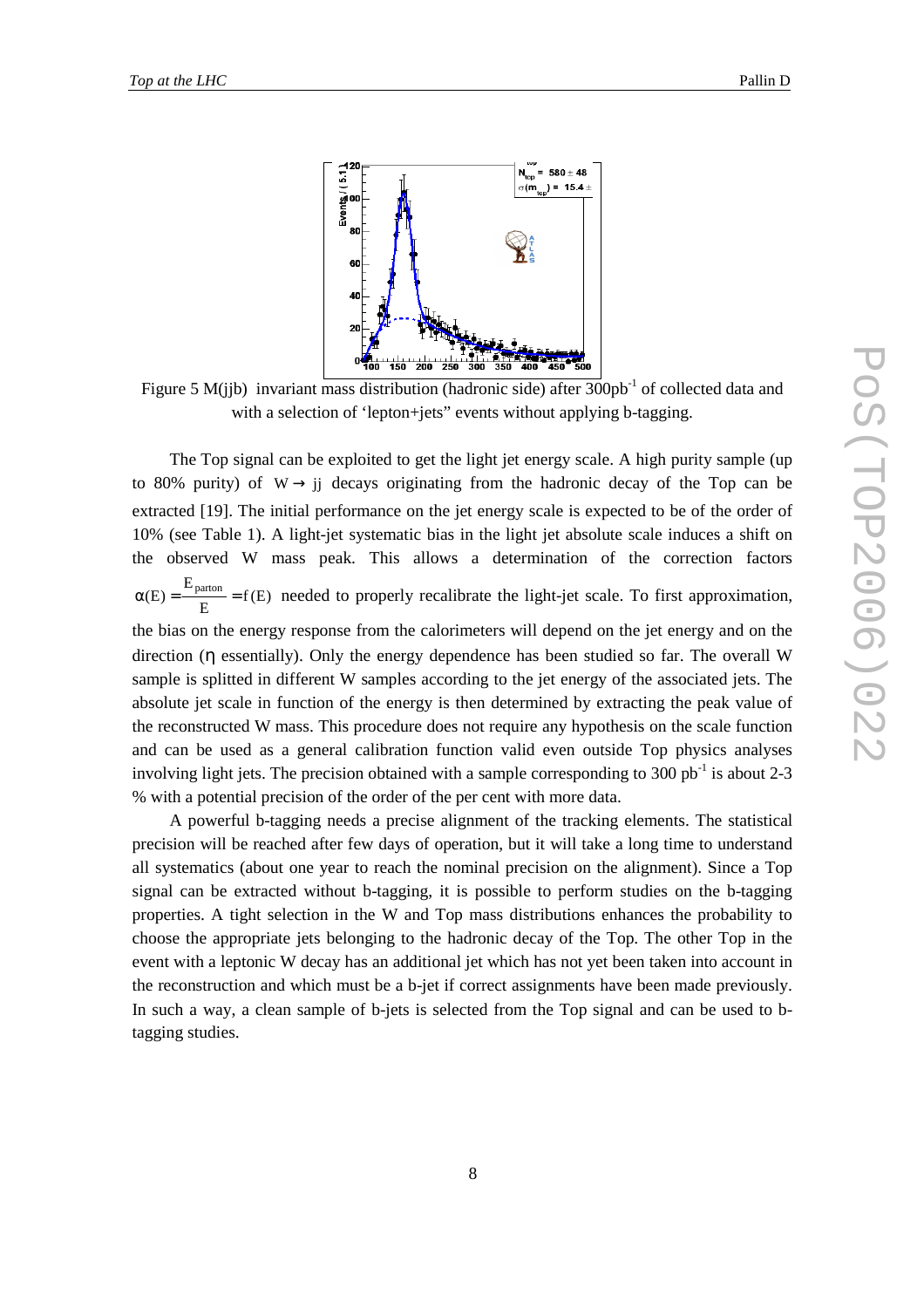#### **2.3 Early Top Physics goals at the LHC**

A detailed review on Top quark physics potential at the LHC can be found in Ref. [12] [20]and soon in [21]. In addition, dedicated aspects to Top production [22][23], Top mass measurements [24][25], Top properties [26], single-Top studies [27] and LHC sensitivity to Top properties beyond the Standard model [28] could also be found in these proceedings.

A rich Top physics program will be open as soon as first steps up to the commissioning phase with first data is successfully passed. The amount of data selected by the ATLAS and CMS experiment with an integrated luminosity of  $10fb^{-1}$  is quite substantial (see Table 3).

| Channel                                                                                | Selected events for |
|----------------------------------------------------------------------------------------|---------------------|
|                                                                                        | $10fb^{-1}$         |
| $\overline{\text{t}\text{t}} \to \text{WbWb} \to \text{Ivbbji}$                        | 70K                 |
| $\overline{\text{tt}} \to \text{WbWb} \to \text{lvbbji}$ high P <sub>T</sub> sample    | 3,6K                |
| $\text{t}t \rightarrow \text{WbWb} \rightarrow \text{lvblvb}$                          | 20 <sub>K</sub>     |
| $\bar{t}$ $\bar{t}$ $\rightarrow$ WbWb $\rightarrow$ jjbbjj high P <sub>T</sub> sample | 3,4K                |
| Single top t channel                                                                   | 2.5K                |
| Single top Wt channel                                                                  | 1,5K                |
| Single top s channel                                                                   | 0.5K                |

Table 3: examples of the amount of Top selected event per experiment  $(10\text{fb}^{-1})$  in various channels.

Most of the measurements will have a negligible statistical error and the main systematic limitations will originate from the jet scale (light an b jets), final states radiation (FSR) and from the luminosity measurement uncertainty. First LHC goals with  $10\text{fb}^{-1}$  are to perform:

- A Top mass measurement with a precision of the order or below 1 GeV.
- A  $\bar{t}$  t production cross section measurement with a precision below 10%.
- Tests of the Top production and decay mechanisms with W polarisations (Top spin correlation) at the level of 1-2% (3-5%).
- Studies on the  $\bar{t}$  invariant mass.
- Search for FCNC decays, improving current results by a factor 100.
- A measurement of the cross sections of the three single Top production mechanisms, and a direct measurement of the CKM matrix element  $V_{th}$ .
- …

### **3. Conclusions**

LHC is on the road. The LHC machine, the ATLAS and CMS detectors are close to the final installation phase, first collisions being scheduled in Summer 2007. The initial measurements are expected in two years from now, but a huge work is needed to understand the